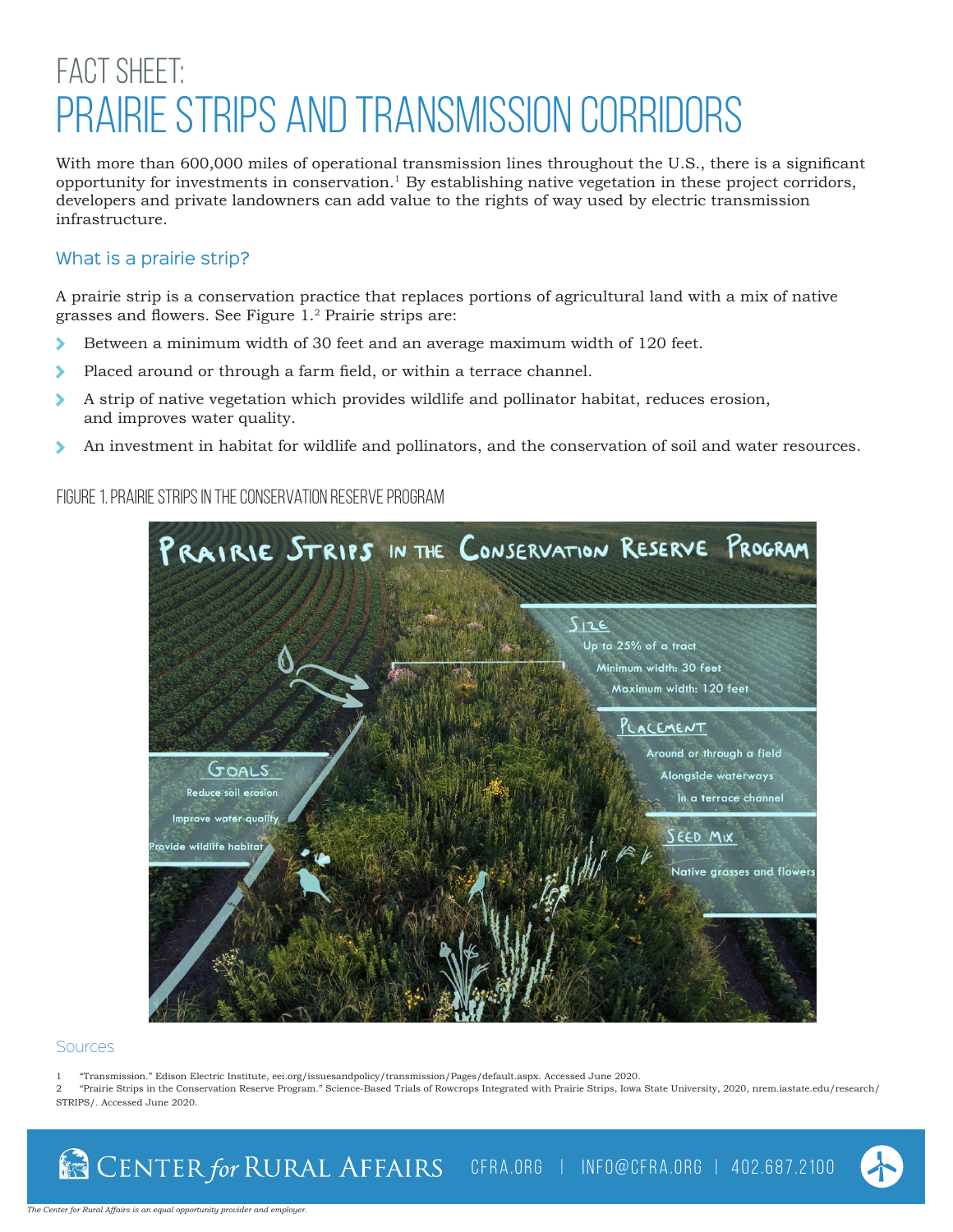*Results from more than eight years of trials showed that converting just 10 percent of a crop field to prairie strips could reduce:*

*soil loss by 95* 

*percent, phosphorus runoff by 90 percent,*

*nitrate-nitrogen runoff by 84 percent, and*

> *water runoff by 44 percent.3*



## Prairie strips are eligible for cost-share

In the 2018 farm bill, lawmakers approved prairie strips as an eligible practice under the Conservation Reserve Program (CRP), administered by the U.S. Department of Agriculture's Farm Service Agency (USDA-FSA) with a goal of enrolling 8.6 million acres of agricultural land nationwide.

- Continuous CRP enrollment lists prairie strips X as Conservation Practice 43 (CP-43) within the Clean Lakes, Estuaries, And Rivers (CLEAR) Initiative.
- ⋟ Subject to eligibility requirements, farmers could enter into 10- or 15-year contracts to implement the practice on land that is actively farmed, or was recently farmed, including land within a transmission line corridor.
- ⋟ Cost-share benefits through CRP include annual rental payments for the duration of the contract and payments of up to 50 percent of the cost of practice establishment.
- Land must be cropland that is planted or ≻ considered planted to an agricultural commodity four of the six most recent crop years and is physically and legally capable of being planted (no planting restrictions due to an easement or other legally binding instrument) in a normal manner to an agricultural commodity.<sup>4</sup>
- Cost-share benefits through CRP include annual rental payments for the duration of the contract and payments of up to 50 percent of the cost of practice establishment.<sup>5</sup>
- Practices within Continuous CRP also receive a 5 percent Practice Incentive Payment and a Sign-up Incentive Payment equal to 32.5 percent of first full year's annual rental payment.6

### **Sources**

3 "FAQ: Why would I plant prairie strips on my farm?" Science-Based Trials of Rowcrops Integrated with Prairie Strips, Iowa State University, 2020, nrem.iastate.edu/research/ STRIPS/content/faq-why-would-i-plant-prairie-strips-my-farm. Accessed June 2020.

4 "Fact Sheet: Conservation Reserve Program–Continuous Enrollment Period." U.S. Department of Agriculture, Farm Service Agency, December 2019, fsa.usda.gov/Assets/ USDA-FSA-Public/usdafiles/FactSheets/2019/crp\_continuous\_enrollment\_period-fact\_sheet.pdf. Accessed June 2020.

5 "Fact Sheet: Conservation Reserve Program, Clean Lakes, Estuaries, And Rivers (CLEAR) Initiative, Prairie Strip Practice (CP-43)." U.S. Department of Agriculture, Farm Service Agency, December 2019, fsa.usda.gov/Assets/USDA-FSA-Public/usdafiles/FactSheets/2019/crp\_clear\_initiative\_prairie\_strip\_practice-fact\_sheet.pdf. Accessed May 2020. 6 Ibid.